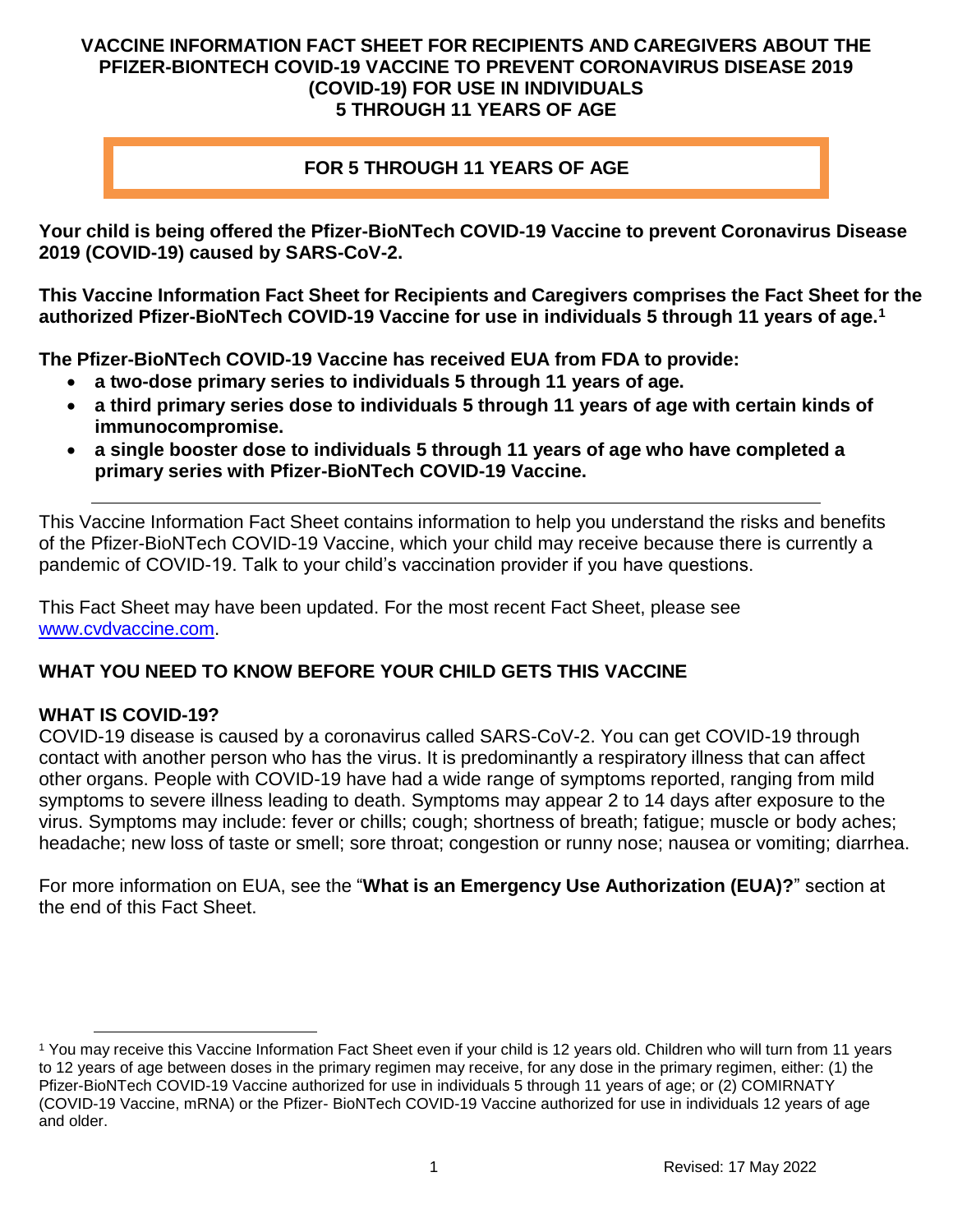#### **WHAT SHOULD YOU MENTION TO YOUR CHILD'S VACCINATION PROVIDER BEFORE YOUR CHILD GETS THE VACCINE?**

### **Tell the vaccination provider about all of your child's medical conditions, including if your child:**

- has any allergies
- has had myocarditis (inflammation of the heart muscle) or pericarditis (inflammation of the lining outside the heart)
- has a fever
- has a bleeding disorder or is on a blood thinner
- is immunocompromised or is on a medicine that affects your child's immune system
- is pregnant
- is breastfeeding
- has received another COVID-19 vaccine
- has ever fainted in association with an injection

#### **HOW IS THE VACCINE GIVEN?**

The Pfizer-BioNTech COVID-19 Vaccine will be given to your child as an injection into the muscle.

#### Primary Series

The vaccine is administered as a two-dose series, 3 weeks apart. A third primary series dose may be administered at least 28 days after the second dose to individuals with certain kinds of immunocompromise.

#### Booster Dose

A single booster dose of the vaccine may be administered at least 5 months after completion of a primary series of the Pfizer-BioNTech COVID-19 Vaccine to individuals 5 through 11 years of age.

The vaccine may not protect everyone.

### **WHO SHOULD NOT GET THE VACCINE?**

Your child should not get the vaccine if your child:

- had a severe allergic reaction after a previous dose of this vaccine
- had a severe allergic reaction to any ingredient of this vaccine.

### **WHAT ARE THE INGREDIENTS IN THE VACCINE?**

The vaccine includes the following ingredients: mRNA, lipids ((4- hydroxybutyl)azanediyl)bis(hexane-6,1-diyl)bis(2-hexyldecanoate), 2 [(polyethylene glycol)-2000]-N,N-ditetradecylacetamide, 1,2- Distearoyl-sn-glycero-3-phosphocholine, and cholesterol), tromethamine, tromethamine hydrochloride, sucrose, and sodium chloride.

### **HAS THE VACCINE BEEN USED BEFORE?**

Millions of individuals 12 years of age and older have received the Pfizer-BioNTech COVID-19 Vaccine under EUA since December 11, 2020. In a clinical trial, approximately 3,100 individuals 5 through 11 years of age have received at least

1 dose of Pfizer-BioNTech COVID-19 Vaccine. In other clinical trials, approximately 23,000 individuals 12 years of age and older have received at least 1 dose of the vaccine. The vaccine that is authorized for use in children 5 through 11 years of age includes the same mRNA and lipids but different inactive ingredients compared to the vaccine that has been used under EUA in individuals 12 years of age and older and that has been studied in clinical trials. The use of the different inactive ingredients helps stabilize the vaccine under refrigerated temperatures and the formulation can be readily prepared to deliver appropriate doses to the 5 through 11 year-old population.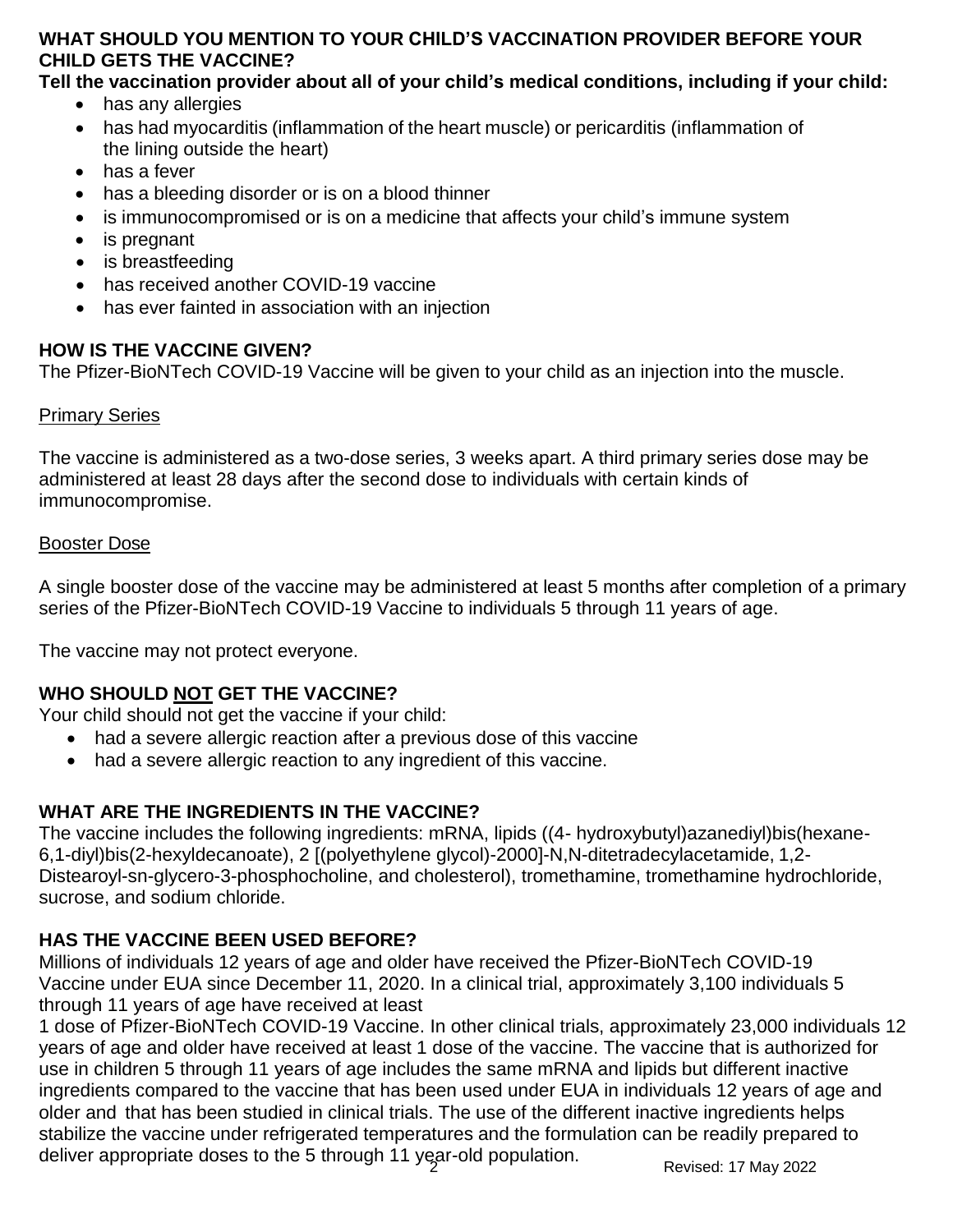## **WHAT ARE THE BENEFITS OF THE VACCINE?**

The vaccine has been shown to prevent COVID-19.

The duration of protection against COVID-19 is currently unknown.

## **WHAT ARE THE RISKS OF THE VACCINE?**

There is a remote chance that the vaccine could cause a severe allergic reaction. A severe allergic reaction would usually occur within a few minutes to one hour after getting a dose of the vaccine. For this reason, your child's vaccination provider may ask your child to stay at the place where your child received the vaccine for monitoring after vaccination. Signs of a severe allergic reaction can include:

- Difficulty breathing
- Swelling of the face and throat
- A fast heartbeat
- A bad rash all over the body
- Dizziness and weakness

Myocarditis (inflammation of the heart muscle) and pericarditis (inflammation of the lining outside the heart) have occurred in some people who have received the vaccine. In most of these people, symptoms began within a few days following receipt of the second dose of vaccine. The chance of having this occur is very low. You should seek medical attention right away if your child has any of the following symptoms after receiving the vaccine:

- Chest pain
- Shortness of breath
- Feelings of having a fast-beating, fluttering, or pounding heart

Side effects that have been reported with the vaccine include:

- severe allergic reactions
- non-severe allergic reactions such as rash, itching, hives, or swelling of the face
- myocarditis (inflammation of the heart muscle)
- pericarditis (inflammation of the lining outside the heart)
- injection site pain
- tiredness
- headache
- muscle pain
- chills
- joint pain
- fever
- injection site swelling
- injection site redness
- nausea
- feeling unwell
- swollen lymph nodes (lymphadenopathy)
- decreased appetite
- diarrhea
- vomiting
- arm pain
- fainting in association with injection of the vaccine

occur. The possible side effects of the vaccine are still being studied in clinical trials.<br>Revised: 17 May 2022 These may not be all the possible side effects of the vaccine. Serious and unexpected side effects may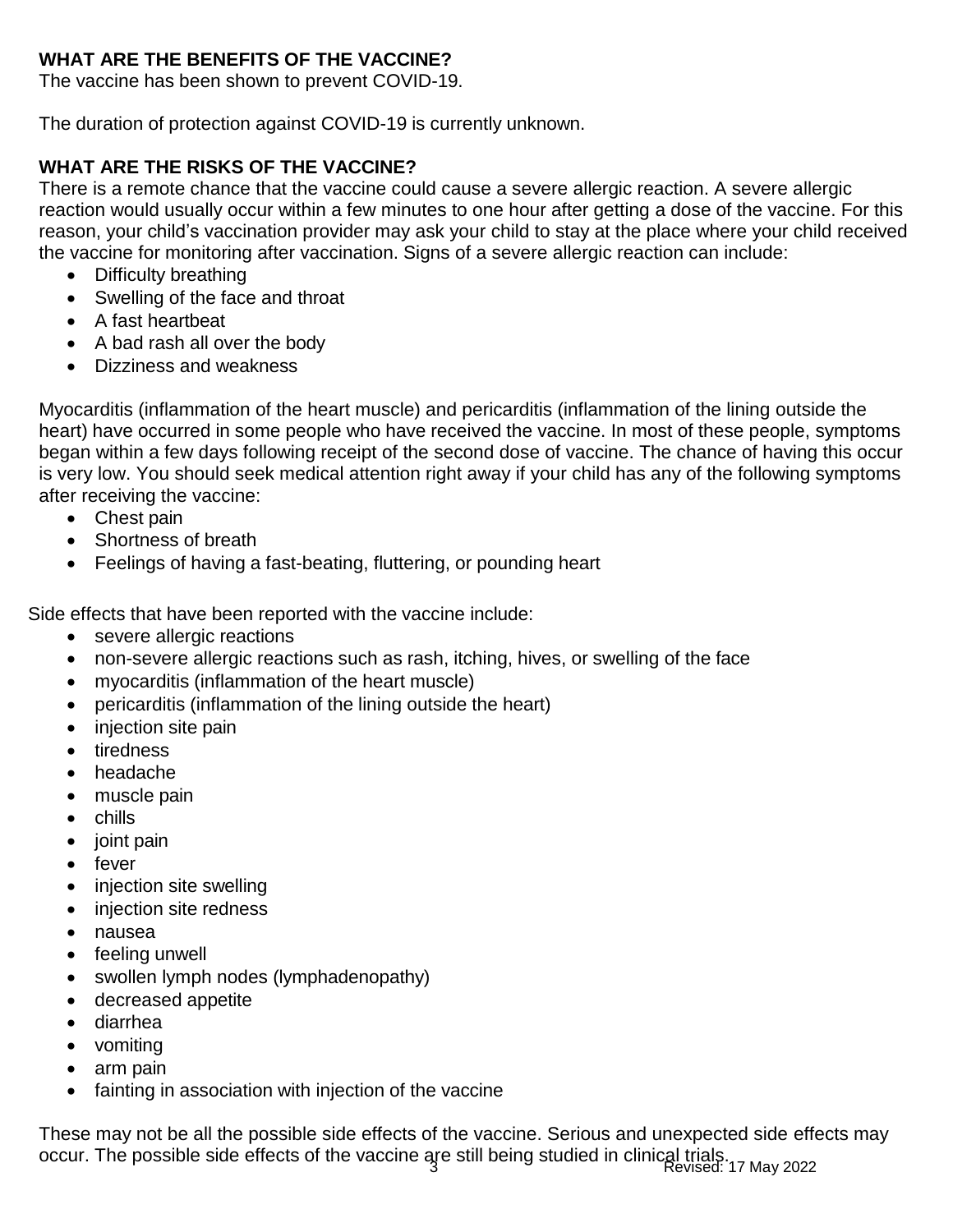# **WHAT SHOULD I DO ABOUT SIDE EFFECTS?**

If your child experiences a severe allergic reaction, call 9-1-1, or go to the nearest hospital.

Call the vaccination provider or your child's healthcare provider if your child has any side effects that bother your child or do not go away.

Report vaccine side effects to FDA/CDC Vaccine Adverse Event Reporting System (VAERS). The VAERS toll-free number is 1-800-822-7967 or report online to [https://vaers.hhs.gov/reportevent.html.](https://vaers.hhs.gov/reportevent.html) Please include "Pfizer-BioNTech COVID-19 Vaccine EUA" in the first line of box #18 of the report form.

In addition, you can report side effects to Pfizer Inc. at the contact information provided below.

| Website                       | <b>Fax number</b> | Telephone number |
|-------------------------------|-------------------|------------------|
| www.pfizersafetyreporting.com | 1-866-635-8337    | 1-800-438-1985   |

You may also be given an option to enroll in v-safe. V-safe is a new voluntary smartphone-based tool that uses text messaging and web surveys to check in with people who have been vaccinated to identify potential side effects after COVID-19 vaccination. V-safe asks questions that help CDC monitor the safety of COVID-19 vaccines. V-safe also provides second-dose reminders if needed and live telephone follow-up by CDC if participants report a significant health impact following COVID-19 vaccination. For more information on how to sign up, visit: [www.cdc.gov/vsafe.](https://urldefense.proofpoint.com/v2/url?u=http-3A__www.cdc.gov_vsafe&d=DwMF-g&c=UE1eNsedaKncO0Yl_u8bfw&r=iggimxFo1bnCoTNHtFHht7zBjWLmMD5xyYOHusHEMRA&m=NUusRcDWxrAYwskpVPikFjIp1YMB1upPlqmEqHLqywo&s=ZgZDg3kpZyGQV82QCF-MKAMdQ9UDWQqf3K-6eMVizRE&e)

# **WHAT IF I DECIDE NOT TO HAVE MY CHILD GET THE PFIZER-BIONTECH COVID- 19 VACCINE?**

Under the EUA, there is an option to accept or refuse receiving the vaccine. Should you decide for your child not to receive it, it will not change your child's standard medical care.

### **ARE OTHER CHOICES AVAILABLE FOR PREVENTING COVID-19 BESIDES PFIZER-BIONTECH COVID-19 VACCINE?**

For children 5 through 11 years of age, there are no other COVID-19 vaccines available under Emergency Use Authorization and there are no approved COVID-19 vaccines.

### **CAN MY CHILD RECEIVE THE PFIZER-BIONTECH COVID-19 VACCINE AT THE SAME TIME AS OTHER VACCINES?**

Data have not yet been submitted to FDA on administration of the Pfizer-BioNTech COVID-19 Vaccine at the same time with other vaccines. If you are considering to have your child receive the Pfizer-BioNTech COVID-19 Vaccine with other vaccines, discuss the options with your child's healthcare provider.

# **WHAT IF MY CHILD IS IMMUNOCOMPROMISED?**

If your child is immunocompromised, you may be given the option to have your child receive a third primary series dose of the vaccine. The third dose may still not provide full immunity to COVID-19 in people who are immunocompromised, and you should continue to have your child maintain physical precautions to help prevent COVID-19. In addition, your child's close contacts should be vaccinated as appropriate. In addition, your child may receive a single booster dose after completion of the primary series.

# **WHAT ABOUT PREGNANCY OR BREASTFEEDING?**

If your child is pregnant or breastfeeding, discuss the options with your healthcare provider.

# **WILL THE VACCINE GIVE MY CHILD COVID-19?**

No. The vaccine does not contain SARS-CoV-2 and cannot give your child COVID-19.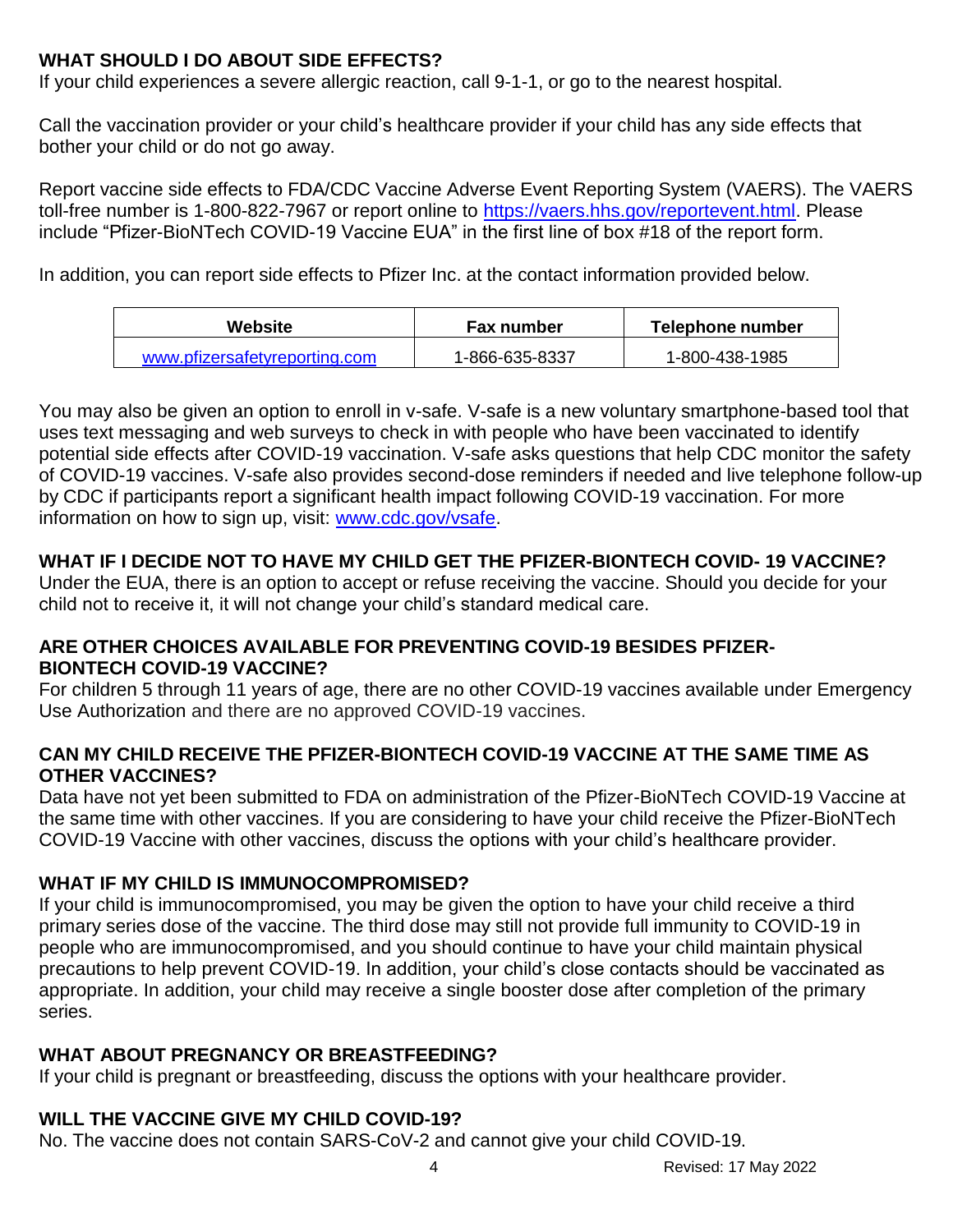## **KEEP YOUR CHILD'S VACCINATION CARD**

When your child gets the first dose, you will get a vaccination card to show when to return for your child's next dose(s) of the vaccine. Remember to bring the card when your child returns.

### **ADDITIONAL INFORMATION**

If you have questions, visit the website or call the telephone number provided below. To access the

most recent Fact Sheets, please scan the QR code provided below.

| <b>Global website</b> | <b>Telephone number</b>            |  |
|-----------------------|------------------------------------|--|
| www.cvdvaccine.com    |                                    |  |
|                       | 1-877-829-2619<br>(1-877-VAX-CO19) |  |

## **HOW CAN I LEARN MORE?**

- Ask the vaccination provider.
- Visit CDC at [https://www.cdc.gov/coronavirus/2019-ncov/index.html.](https://www.cdc.gov/coronavirus/2019-ncov/index.html)
- Visit FDA at [https://www.fda.gov/emergency-preparedness-and-response/mcm-](https://www.fda.gov/emergency-preparedness-and-response/mcm-legal-regulatory-and-policy-framework/emergency-use-authorization) [legal-regulatory](https://www.fda.gov/emergency-preparedness-and-response/mcm-legal-regulatory-and-policy-framework/emergency-use-authorization)[and-policy-framework/emergency-use-authorization.](https://www.fda.gov/emergency-preparedness-and-response/mcm-legal-regulatory-and-policy-framework/emergency-use-authorization)
- Contact your local or state public health department.

## **WHERE WILL MY CHILD'S VACCINATION INFORMATION BE RECORDED?**

The vaccination provider may include your child's vaccination information in your state/local jurisdiction's Immunization Information System (IIS) or other designated system. This will ensure that your child receives the same vaccine when your child returns for the second dose. For more information about IISs visit:<https://www.cdc.gov/vaccines/programs/iis/about.html>.

# **CAN I BE CHARGED AN ADMINISTRATION FEE FOR RECEIPT OF THE COVID-19 VACCINE?**

No. At this time, the provider cannot charge you for a vaccine dose and you cannot be charged an outof-pocket vaccine administration fee or any other fee if only receiving a COVID-19 vaccination. However, vaccination providers may seek appropriate reimbursement from a program or plan that covers COVID-19 vaccine administration fees for the vaccine recipient (private insurance, Medicare, Medicaid, Health Resources & Services Administration [HRSA] COVID-19 Uninsured Program for non- insured recipients).

### **WHERE CAN I REPORT CASES OF SUSPECTED FRAUD?**

Individuals becoming aware of any potential violations of the CDC COVID-19 Vaccination Program requirements are encouraged to report them to the Office of the Inspector General, U.S. Department of Health and Human Services, at

1-800-HHS-TIPS or [https://TIPS.HHS.GOV.](https://tips.hhs.gov/)

# **WHAT IS THE COUNTERMEASURES INJURY COMPENSATION PROGRAM?**

The Countermeasures Injury Compensation Program (CICP) is a federal program that may help pay for costs of medical care and other specific expenses of certain people who have been seriously injured by certain medicines or vaccines, including this vaccine. Generally, a claim must be submitted to the CICP within one (1) year from the date of receiving the vaccine. To learn more about this program, visit [www.hrsa.gov/cicp/](http://www.hrsa.gov/cicp/) or call 1-855-266-2427.